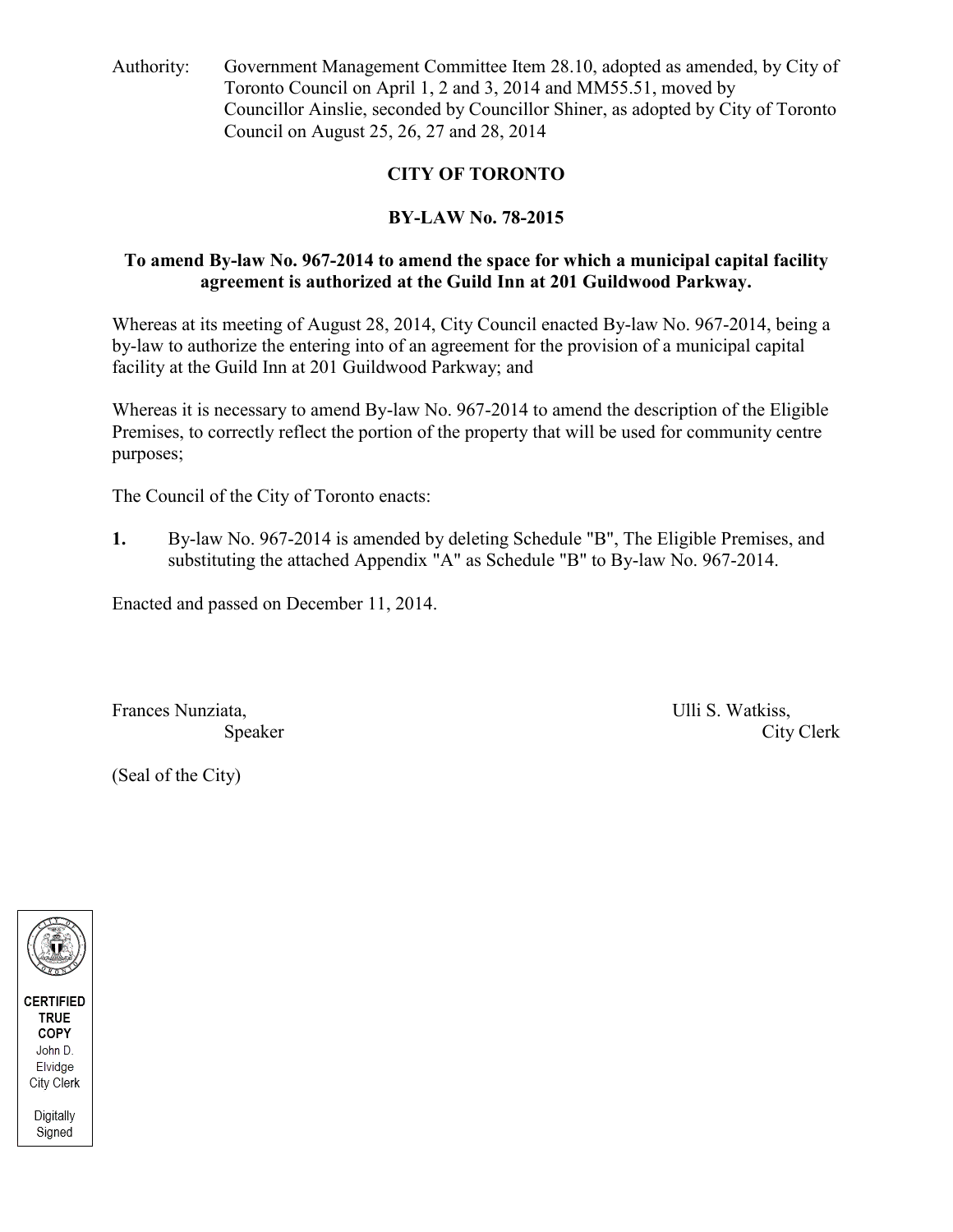## **APPENDIX "A"**

#### **Schedule "B" The Eligible Premises**

The portions, as indicated on the following drawing, of the Premises comprised of the following:

- (a) Basement:
	- 1,408 square feet of space used as Washrooms;
	- 6,065 square feet of space used as Museum and Storage
- (b) 1 1<sup>st</sup> Floor:
	- 22,367 square feet of space used as a Banquet Hall and Community Centre;
	- 4,185 square feet used as a Gazebo;
	- 812 square feet used as the West Museum and Display Area;
	- 812 square feet used as the East Museum and Display Area;
	- 628 square feet used as the Foyer Museum Display Area; and
	- 860 square feet used as a Meeting Room
- $(c)$  $2<sup>nd</sup>$  Floor:
	- 2,086 square feet used as a Meeting Room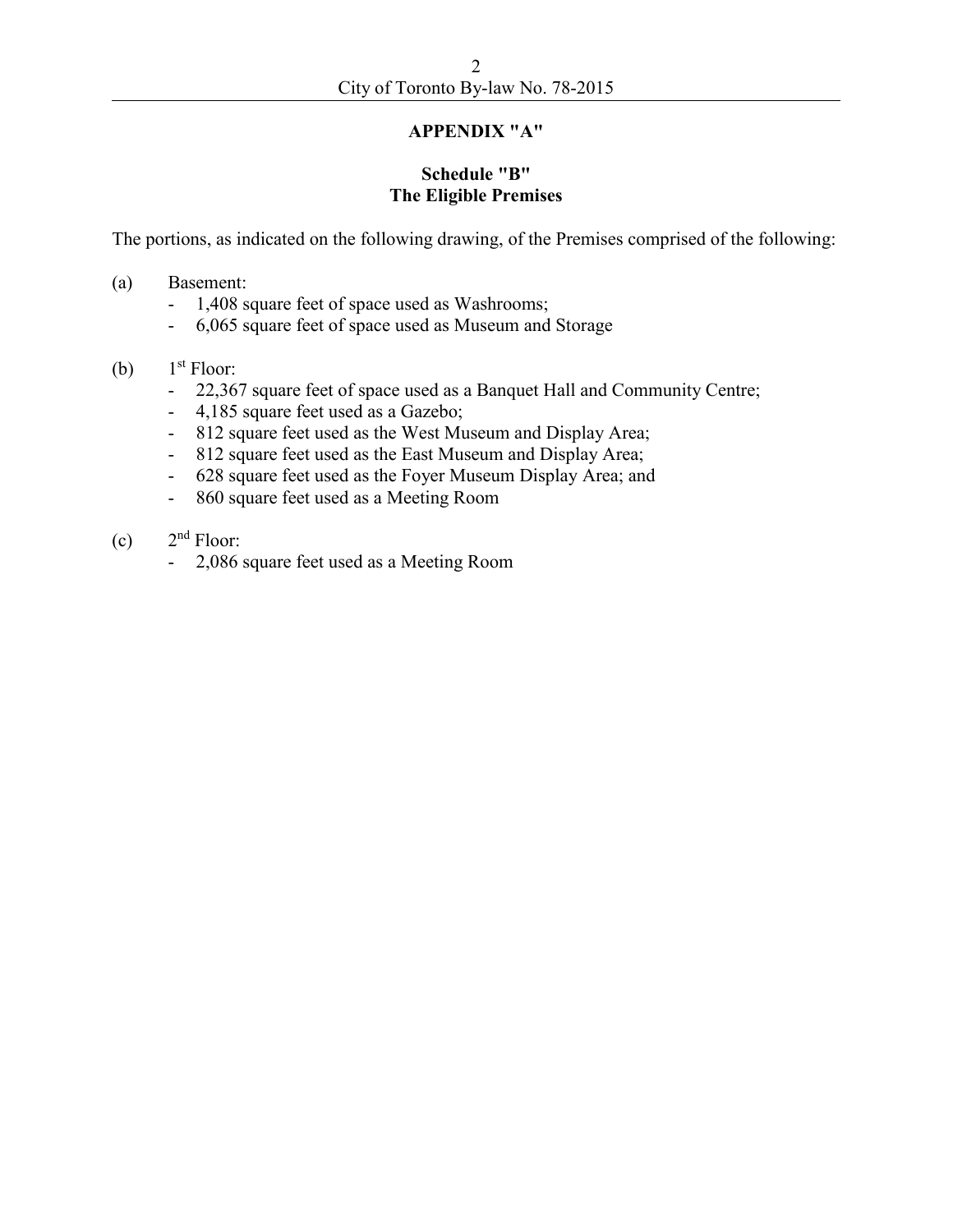Drawing of the Eligible Premises:

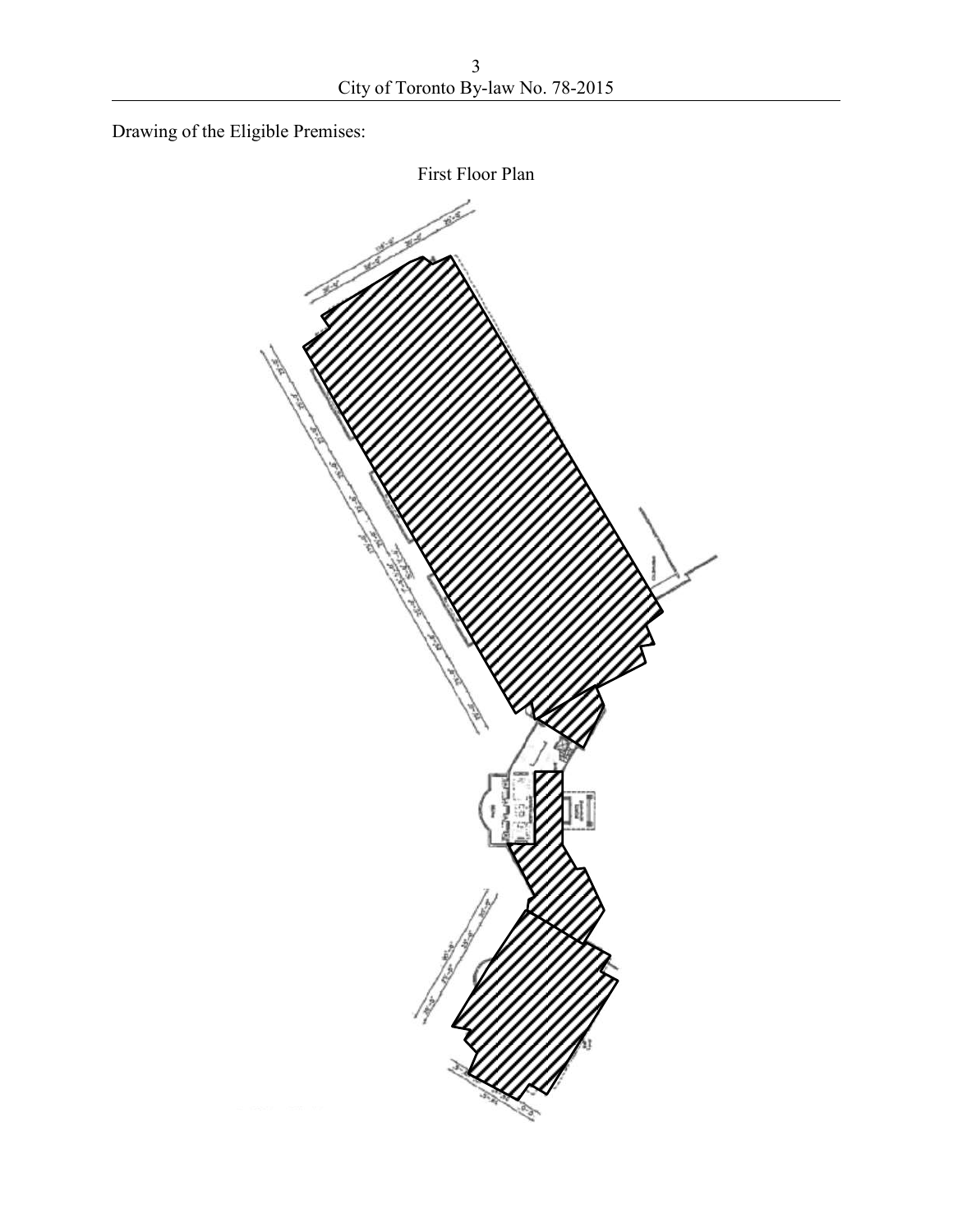



WASHROOMS<br>AREA = 130.8 m<sup>2</sup> [1,408 sqft]

MUSEUM AND STORAGE<br>AREA = 563.4 m<sup>2</sup> [6,065 sqft]